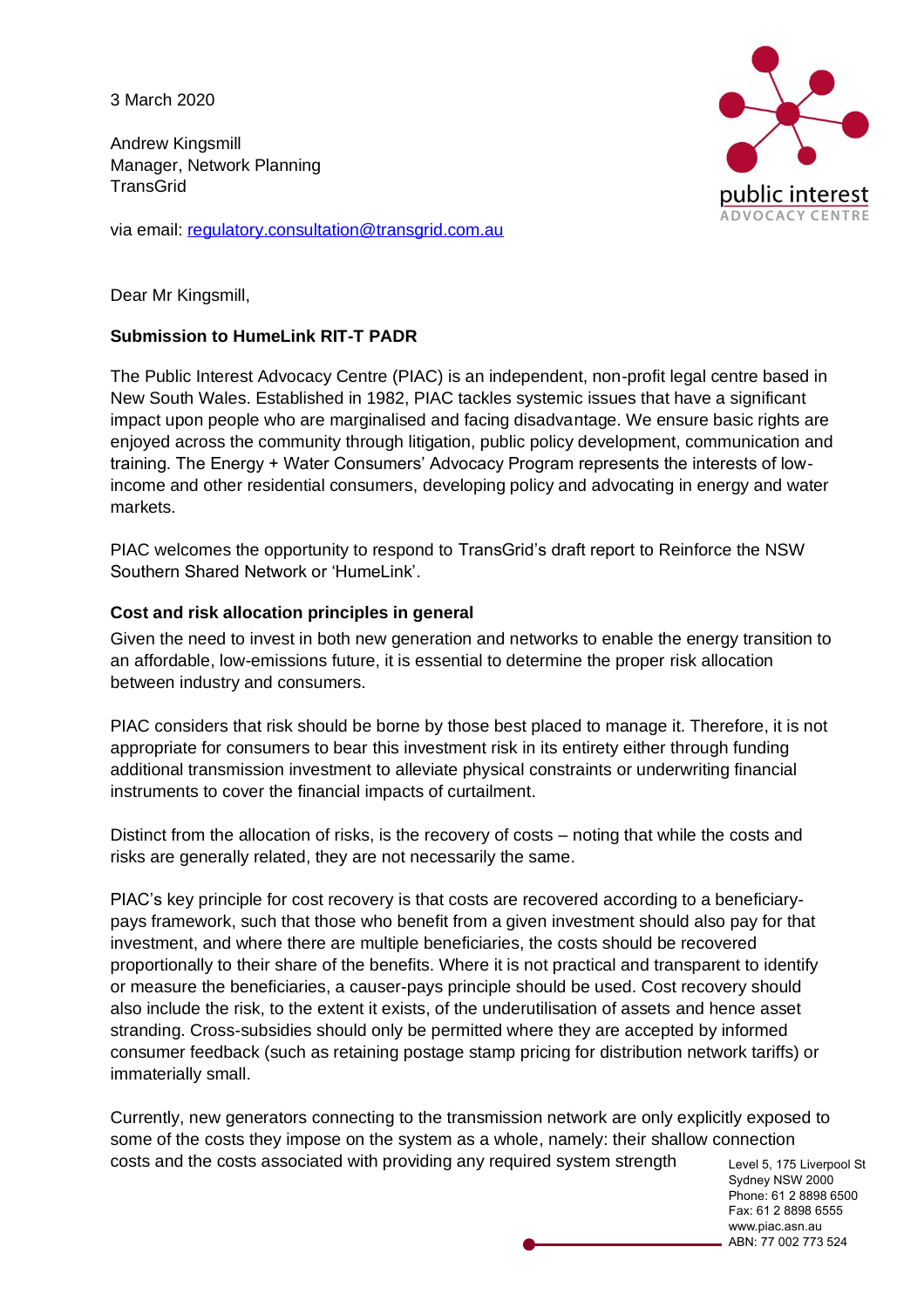services as a result of the connection.<sub>1</sub> Connecting parties are not exposed to other impacts such as any deeper network costs they impose which are instead recovered from consumers.

This leads to a less efficient system overall as the interests and drivers for generation and transmission investment diverge from the interests of consumers – i.e. maximising the benefits for the individual investment decisions does not necessarily correspond to maximising the benefits for the system as a whole. If this continues, the cumulative impact of individual generation and transmission investments will diverge from the optimal system-wide outcome, with the cost of these inefficiencies borne by consumers.

## **Cost and risk sharing for HumeLink between consumers and benefitting generators**

In PIAC's view, HumeLink would be in the interest of consumers only if the benefits to NSW consumers of HumeLink are greater than the costs to NSW consumers. The material costs imposed on HumeLink to enable Snowy 2.0's access to the energy market should be recovered directly from Snowy Hydro. HumeLink should not be built at the sole expense of consumers.

As noted in the report on Snowy 2.0 by the National Parks Association of NSW:

… whilst HumeLink and other ISP extensions will strengthen the grid and provide other wider benefits, Snowy 2.0 is a prime reason for their construction, timing and routing. Without Snowy 2.0, the ISP proposals would be less extensive and not as urgent.<sup>2</sup>

As noted above, connecting generators, such as Snowy 2.0, will be the material direct beneficiaries of increased transmission capacity provided by HumeLink. However, under current arrangements they are not exposed to the cost of providing this additional capacity. This is in conflict with the beneficiary-pays principle described above, and with efficient outcomes for NSW energy users.

PIAC considers that a portion of the costs of the proposed HumeLink project should be borne by Snowy 2.0. This portion should be the lesser of a) Snowy 2.0's share of the direct benefit and b) the incremental increase in cost between the optimal transmission option for HumeLink required for Snowy 2.0 compared to the optimal transmission option in the absence of Snowy 2.0.

We agree with National Parks Association of NSW that:

In accordance with established electricity industry capital contributions policies, Snowy 2.0 should pay an equitable proportion of these extensions, especially as it will … benefit from being both a generator and a load. Snowy Hydro has made no allowance for the cost of electricity transmission in its Business Case, other than the 10 km of lines through Kosciuszko National Park, which constitute just 1.5% of the 630 km of new lines to the north alone.

Irrespective of whether Snowy 2.0 is required to contribute to the remaining 98.5% of transmission, that cost is ultimately borne by electricity consumers and hence an appropriate portion should be regarded as attributable to the Snowy 2.0 project when assessing its merits.<sup>3</sup>

<sup>1</sup> Exposing the connecting to their impact on local system strength is a new addition to the regulatory framework following the Managing Power System Fault Levels rule change concluded in 2017.

<sup>2</sup> National Parks Association of NSW, *Snowy 2.0 claims don't stack up*, February 2020, 44.

<sup>3</sup> Ibid, 44.